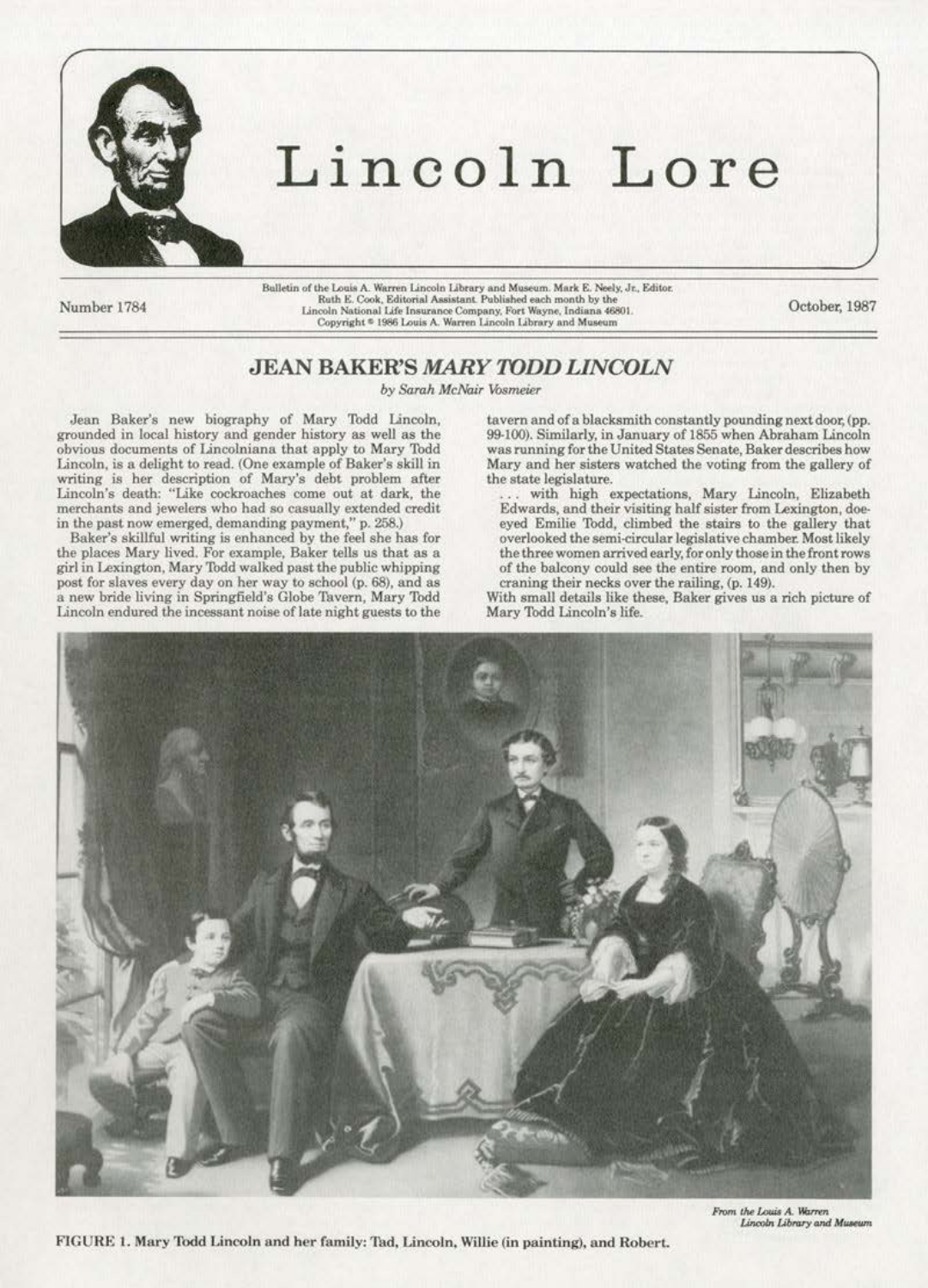**For periods when Mary's life. was not well documented.**  Baker skillfully weaves recent scholarship on gender history into her biography to help us understand the cultural backdrop **against which any nineteenth century woman lived. Only three letters survive to document the three years Mary spent**  in Springfield before her marriage, but Baker transforms those three letters into almost twenty pages of fascinating reading **about young men and women in the nineteenth century. For**  example, when Baker deseribes Mary's relationships with Mercy Levering she makes a graceful transition from quoting **one of Mary's letters to an exposition of Carroll Smith·**  Rosenberg's "The Female World of Love and Ritual: Relations Between Women in Nineteenth Century America," (in *Signs:* A Journal of Women in Culture, Autumn, 1975, pp. 1-29). Mary wrote in 1841

"I would my Dearest you now were with us, be assured your **name is most frequently mentioned in our circle. Woz:ds of mine are not necessary to assure you of the loss I have sustained in your society."** 

It was the language of love, but it was not addressed to Abraham Lincoln or, in fact, to any male suitor. Instead, the object of Mary Todd's attachment was her female friend Mercy Levering — "My dearest Merce, the sunlight of my<br>heart." . . . Like many American women of her time. Marv **heart."** ... **Like many American women of her time, Mary**  Todd had formed a strong bond of intimacy and romantic, **though not necessarily sexual or erotic, affection with her**  female friend. The intensity and the openness with which she avowed her feelings for "Dearest" Merce were not **unusual or latently homosexuaJ, or prohibitory of male** 



From the Louis A. Warren **Lincoln Library and Museum** 

~'lGURE 2. Baker describes this photograph *as* follows: "Her face has a pale, tired look. no doubt the result of **too heavy an application of cosmetic paste ..** .. **The dress**  is surely sufficient unto itself, but she has added to the vertical and horizontal stripes a large cameo pin, rosettes on the skirt, white ruffles at the wrists, and a lace shawl. The effect is a cluttered softness and sensuality that later became her trademark. Other matrons posed in solid-colored dresses with a minimum **of dcooration .** . .. **But Mary Lincoln's dress is full of**  reinforcements, with its accoutrements serving, **perhaps. as armor.''** 

relationships. Nor should these feelings be dismissed as the mawkish sentimentality of Victorians. Rather, Merce and Mary inhabited a female world of intimacy and love which ran parallel to that of courtship and marriage .... Even after marriage Merce and Mary hoped to remain "bound by **kindred ties"** ...

In a society as sexually segregated as this, save for her relatives Mary did not know well the young men she wrote **abouL On the other hand, no conventions kept her from**  spending her idle hours with Merce. While lonely young Abraham Lincoln talked politics with an all-male audience **in Joshua Speed's store and managed only one conversation in three weeks with a woman, Mary inhabited an equally**  one-gender society, (pp. 80-81).

Men and women were segregated not only physically, but also culturally so that society had different expectations for **men's behavior and women's behavior. Baker describes how Mary accepted society•s definition of a "true woman," but**  constantly found herself acting outside of that definition. As a girl Mary had been successful in school. but she did not consider herself to be a belle, and academics were only **incident.al** *to* **a true women's career.** *As* **Baker put it, "a**  Kentucky girl who did well in school was as irrelevantly successful as a boy who knew how to make a good burgoo,  $(p. 40)$ . Thus, as a young girl, Mary was successful in areas that **were traditionally unfeminine, and Jess successful in the** 

In addition to being well educated, Mary was also unusually **active in politics - although she was more interested in**  personalities and speeches than well-thought-out positions on **specific issues. Baker explains.** 

**By no means was her marriage the American counterpart**  to that of Harriet Taylor and John Stuart Mill. ..• Instead, at times to Lincoln's liking and on occasion to his exasperation, she used her peculiar enthusiasm for politics to get a distracted man's attention. Such a strategy had worked with her father, and with her husband it yielded more lasting results than, as she also did, throwing books and once a log at him, (p. 134).

When Lincoln became president, Mary was swept into the public sphere. On the one hand, she deplored the publicity, agreeing with the canons of womanhood which decreed that **a lady's name should appear in the papers only after her death.**  On the other hand, the favorable stories in the papers bolstered **her ego and gave her the recognition that she craved. Unfortunately, not all the reporters were favorable in their**  evaluations, and some attacked her for being ambitious or unwomanly. Again Baker explains,

Resolutely committed to standing beside her husband in the spotlight, ... [but] detesting public women herself, Mary **Lincoln could not discount these criticisms of her worldliness**  as merely the narrow-minded attitudes of her male-directed society. Instead, she denied her strong need for public **attention, thereby creating an internal conflict between her**  conventional ideas about female reticence and her psychological need for acknowledgment, (p. 180).

Clearly Baker's knowledge about the lives of ordinary **women in the nineteenth century has helped her understand Mary's distinctive personality. At times reading Mary** *'Ibdd Lincoln: A Bicgraphyis* like talking to Mary'lbdd Lincoln's best friend (someone who understands Mary's faults but either forgives her for them or tries to explain her improper behavior); and at times, especially in the spring of 1875, Mary's behavior needed a lot of understanding and explanation.

By 1875 Mary bad lived through the deaths of her husband, and three of her sons (Eddie, Willie, and Tad). Living alone in **Florida, and under the influence of spiritualism, Mary had a**  premonition that her only surviving son (Robert) was dying. She immediately sent telegrams to both Robert and his law partner and rushed back to Chicago to be on hand at his death bed. As it turned out, Robert was perfectly healthy, but more **than a little concerned about his mother's mental state. In fact, he hired detectives to watch over her while she was in Chicago,**  and store clerks observed her strange behavior: buying dozens of curtains for a non-existent house, or buying ten pairs of **gloves at one time. In May, Mary was peremptorily summoned**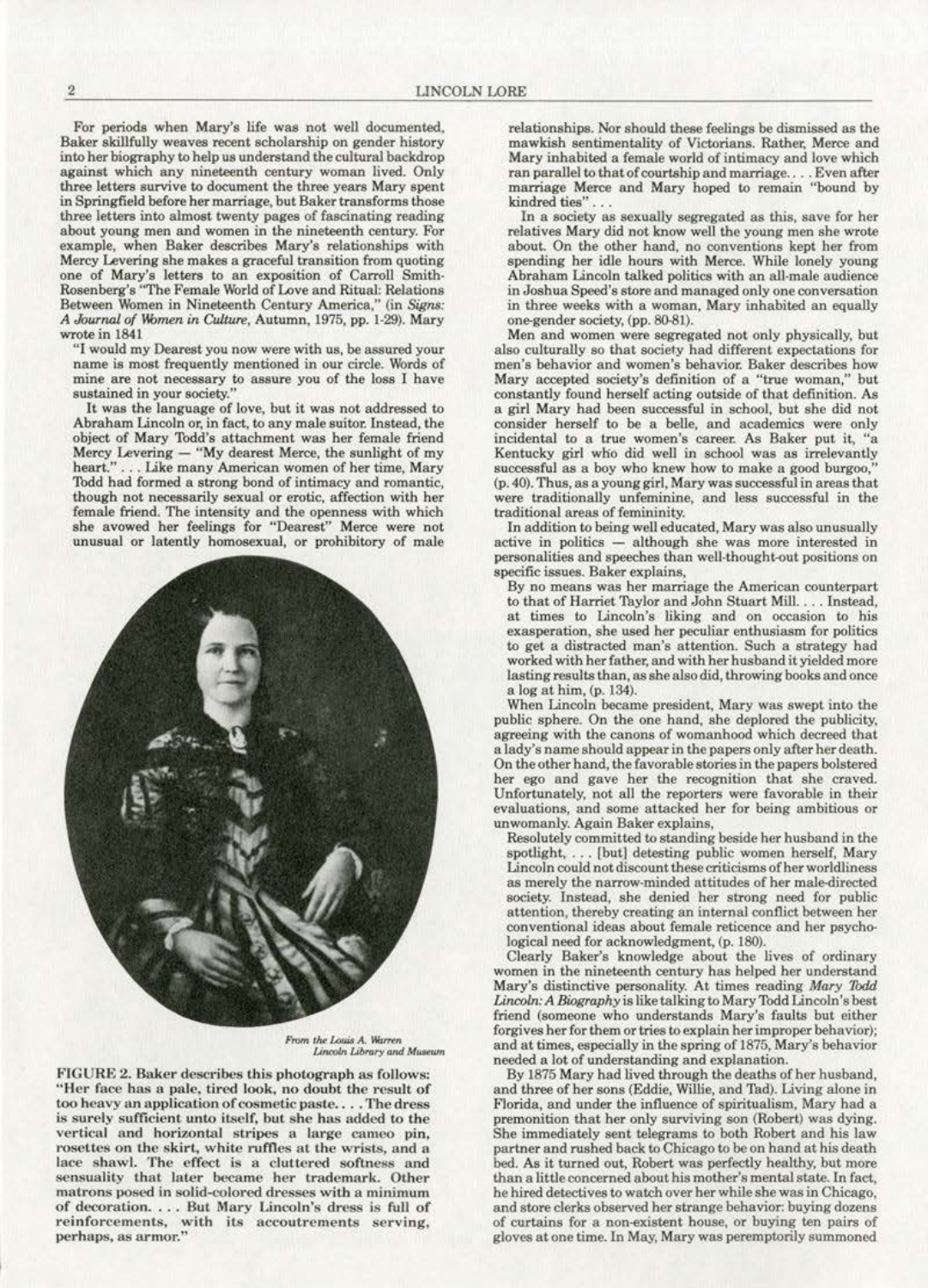to court where Robert had arranged for her to be declared insane and committed to an asylum. Mary was not asked to take the stand, and she was remarkably quiet throughout the trial

Like any loyal friend, Baker presents the defence Mary might have made if she had been asked to defend herself.

First Mary Lincoln would have called her friends of the spiritualist persuasion, her counselors in magic, to explain the difference between what the doctors called delusions and what dark-parlor habitués knew as visions.... [Mediums] kept her in touch with her dead sons and husband. The children, especially Willie, visited in brief emanations, while Lincoln hovered constantly and protectively.... In Florida

SPIRIT-RAPPING MADE EASY; on. HOW TO COME OUT AS A MEDIUM. BY ONE WHO IS IN THE SECRET.

FIGURE 10.

You will probably be asked if the spirits will rap when your feet are in full view; of course you will answer in the affirmative, though knowing well they will not, unless you can get some one to hammer in an adjoining room. In this case you should take away the hammer when you leave, especially if it does not belong to the house, and should not leave it to tell your secret, as it did in the case I refer to.

You should also avoid the experiment of making an old piano-forte, with open lattice-work, play when closed, in the presence of similar wary people, or they will surely walk up to it and tap on the wires through the very same holes, producing similar results.

The foregoing suggestions are an exact transcript of the deceptions practiced by two well-known London Mediums in the presence of the writer, whose name, together with those of the gentlemen who were present at the exposure, the editor is empowered to publish should he think proper.

> From the Louis A. Warren Lincoln Library and Museum

FIGURE 3. Harper's Weekly, November 3, 1860: Exposés like this made believers in spiritualism seem crazy.

this past winter her husband had cautioned her about Robert's health.... Perhaps she had exaggerated her fears in those telegrams from Jacksonville, but Robert was all she had left. Anyone who had grieved knew the morbid anxiety that accompanied death's anniversaries.

Robert, Mary Lincoln would have continued, had always resented her spiritualism, though the loyal friends from her séances remained when everyone else deserted.... Unlike his father, who invited mediums to the White House, Robert was too unimaginative to understand the spirit world... Robert had always tried to make her into the conventional woman she was not.

Though he bore her father's and husband's name, Robert was neither Todd nor Lincoln. Recently he had displayed his greediness when he complained that the mediums would make off with her registered bonds. . . . In fact, the only reason she was on trial now was that her son's spies had observed her friends leaving her hotel room with something she had willingly bestowed on them - the silver service set that he coveted.

As for the small-time merchants, how dare they judge her behavior? Hadn't Robert tipped them two weeks' wages to testify against her? ... Was spending money a mental illness? It was no one's business (and certainly not Robert's) how she spent her money and time.... Why did Robert worry that she would spend the Lincoln inheritance on curtains when since her husband's death he had been her greatest expense?...he continually asked for interest-free loans for the real estate ventures that his father would have despised. ... If he could squander money on real estate, why could she not buy curtains? ... As for the doctors who so casually pronounced her fit for an asylum, they had never examined<br>her. They were Robert's friends and would say what he directed....Admittedly she was nervous and miserable, but a broken heart was not a ruined mind. . . . In Florida the enormity of these abandonments had interrupted her sleep, and a helpful pharmacist in Jacksonville had suggested the new Squibb hypnotic chloral hydrate. Perhaps she had taken too much. Certainly the sedative clouded her mind temporarily, especially when she mixed it with a laudanum compound of opium, saffron, cinnamon, and wine that her son's doctor had earlier recommended, (pp. 322-324)

In conclusion, Baker uses her grounding in gender history to sum up Mary's hypothetical defence. Baker has Mary's hypothetical lawyer direct

the jury, after [Mary's] testimony, to consider the defendant more disturbing than disturbed. For years this woman had trampled the canons of womandhood. Even when her husband had been alive, she had spent too much money traveled too far, and interfered too much in political matters at a time when wives and especially widows were expected to be frugal, invisible homebodies. ... Whatever Mary Lincoln's peculiarities, her lawyer might have continued, there were no indications of madness. (p. 325).

Baker's perspective gives us insight into some of the reasons for Mary's behavior and for Robert's reaction; however in some cases she overstates her case. (For example, on page 340 she explains that "True madness, [Robert] had been told, took years to cure and in his mother's case might be permanent. He hoped it was so.") Robert was a very private man who was as reticent about personal matters as his father had been. Thus, although Robert Lincoln and David Davis are cast as the heavies in Baker's narrative, the documentary evidence is open to other interpretations. (For example, see Neely and McMurtry. The Insanity File: The case of Mary Todd Lincoln [Carbondale, Ill.: Southern Illinois University Press, 1986].)

Although Robert was like his father in some ways, Baker's description of Robert's being less imaginative and less understanding about Spiritualism than his father rings true. Also as Baker suggests, Robert's feelings toward his mother were influenced by contemporary ideas about women. Clearly he thought that his mother should be placed under a man's supervision and protection; he explained to his aunt that Mary should be "placed under care and under some control." He also explained that no one "could succeed in it unless backed by the authority of the law, as is Dr. Patterson [the head of the asylum